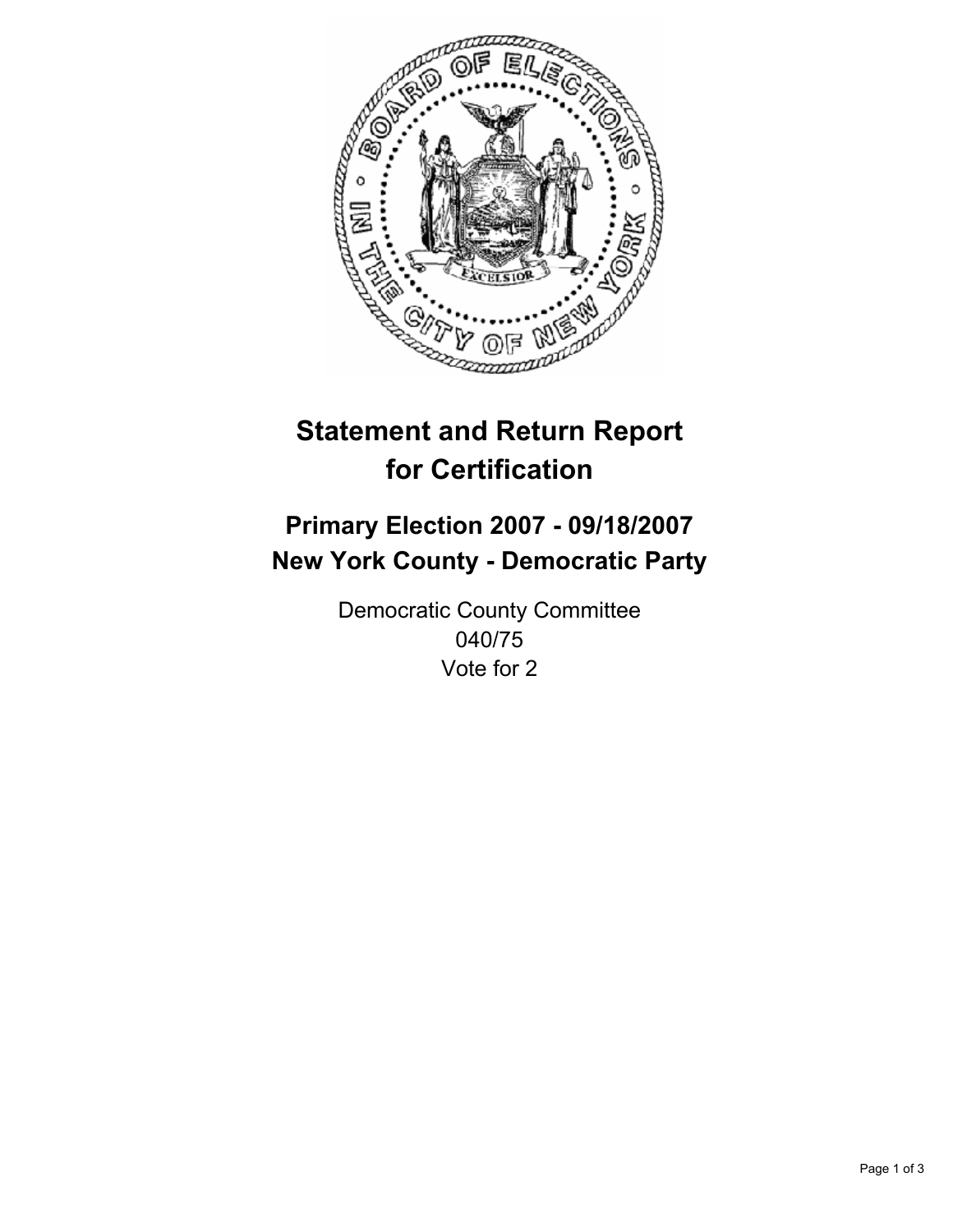

### **Assembly District 75**

| <b>EMERGENCY</b>      |     |
|-----------------------|-----|
| ABSENTEE/MILITARY     |     |
| AFFIDAVIT             | 0   |
| <b>KERNAN HUTTICK</b> | 32  |
| LEE SINOVOI           | 27  |
| <b>ELI STERN</b>      | 28  |
| <b>HOPE BERNSTEIN</b> | 19  |
| <b>Total Votes</b>    | 106 |